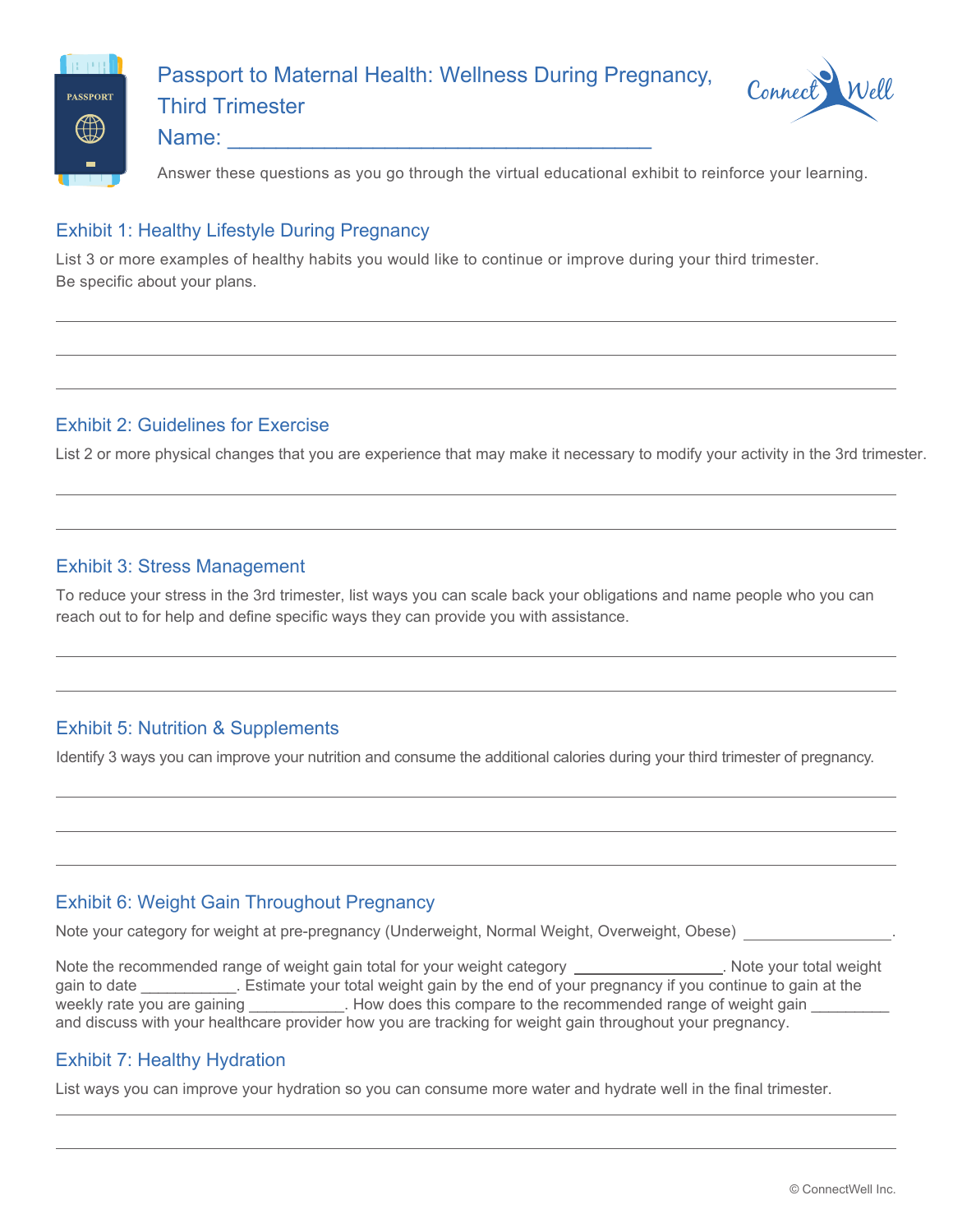## Exhibit 7: Physical Activity Postpartum

Exercises that heal perineal tissue and pelvic muscles after childbirth are called exercise. List the exercise activities you plan to start after your body begins to heal and you regain your strength.

### Exhibit 8: Managing Stress with a Newborn

List the areas you will need to focus on to help you manage stress with your new baby.

## Exhibit 9: Sleep for You and Your Baby

List some tips that will help your baby sleep well during the night so that you can sleep well.

### Exhibit 10: Postpartum Nutrition and Supplement Guidelines

List ways you can healthfully consume the calories you need to support your body as it heals and nurture your baby while you breastfeed.

## Exhibit 11: Foods to Avoid While Breastfeeding

Which foods on this list do you typically consume that you will be aware of avoiding if your baby shows food sensitivity to what you are eating.

#### Exhibit 12: Healthy Hydration While Breastfeeding

If you are breastfeeding, list ways you will hydrate healthfully to ensure you are consuming enough water and other healthy liquids and time your caffeine and alcoholic beverages.